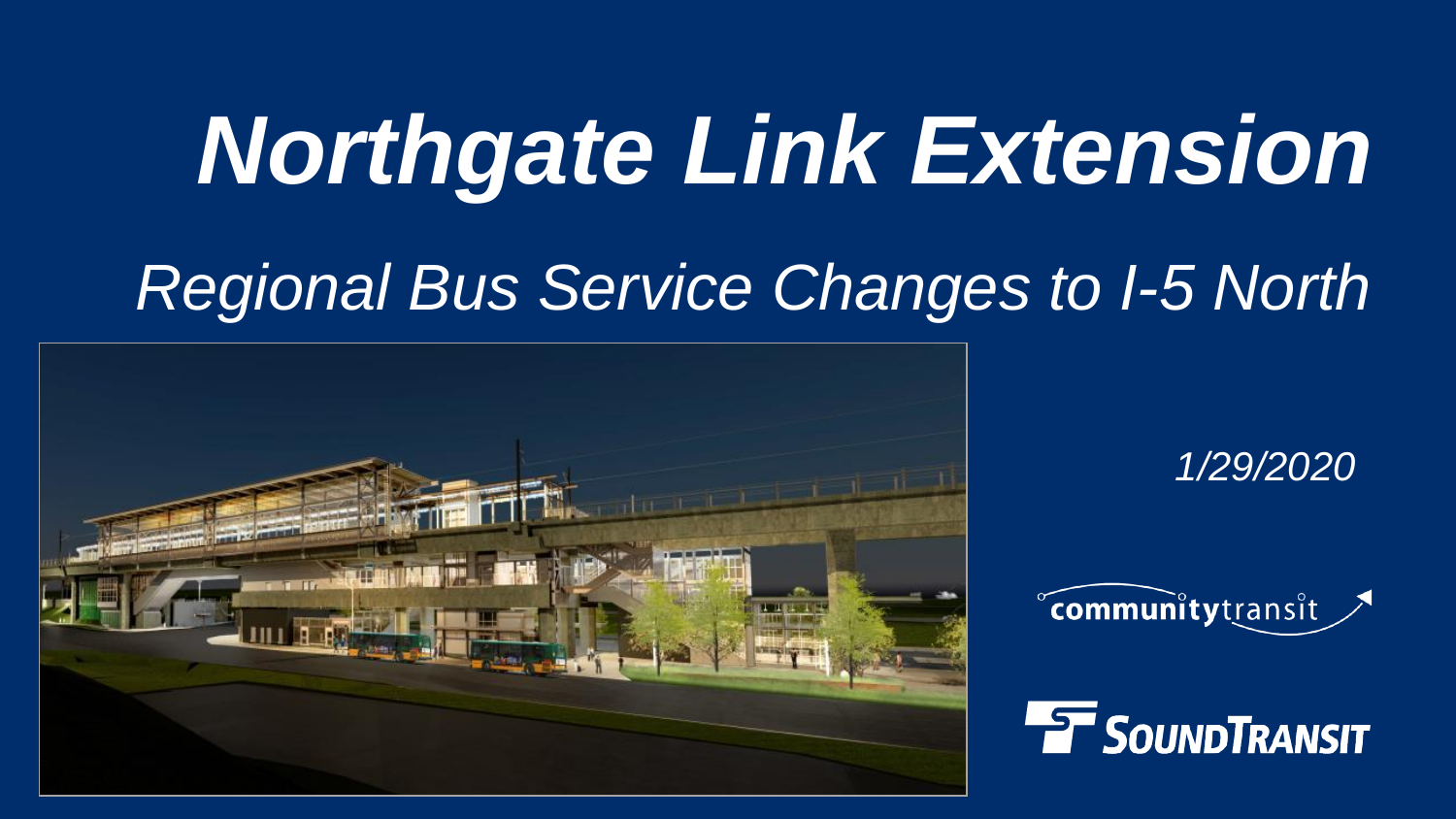

## *Northgate Link Extension snapshot*

- **4.3 mile** light rail extension
	- 5-minute ride to U-District
	- 14-minute ride Westlake Station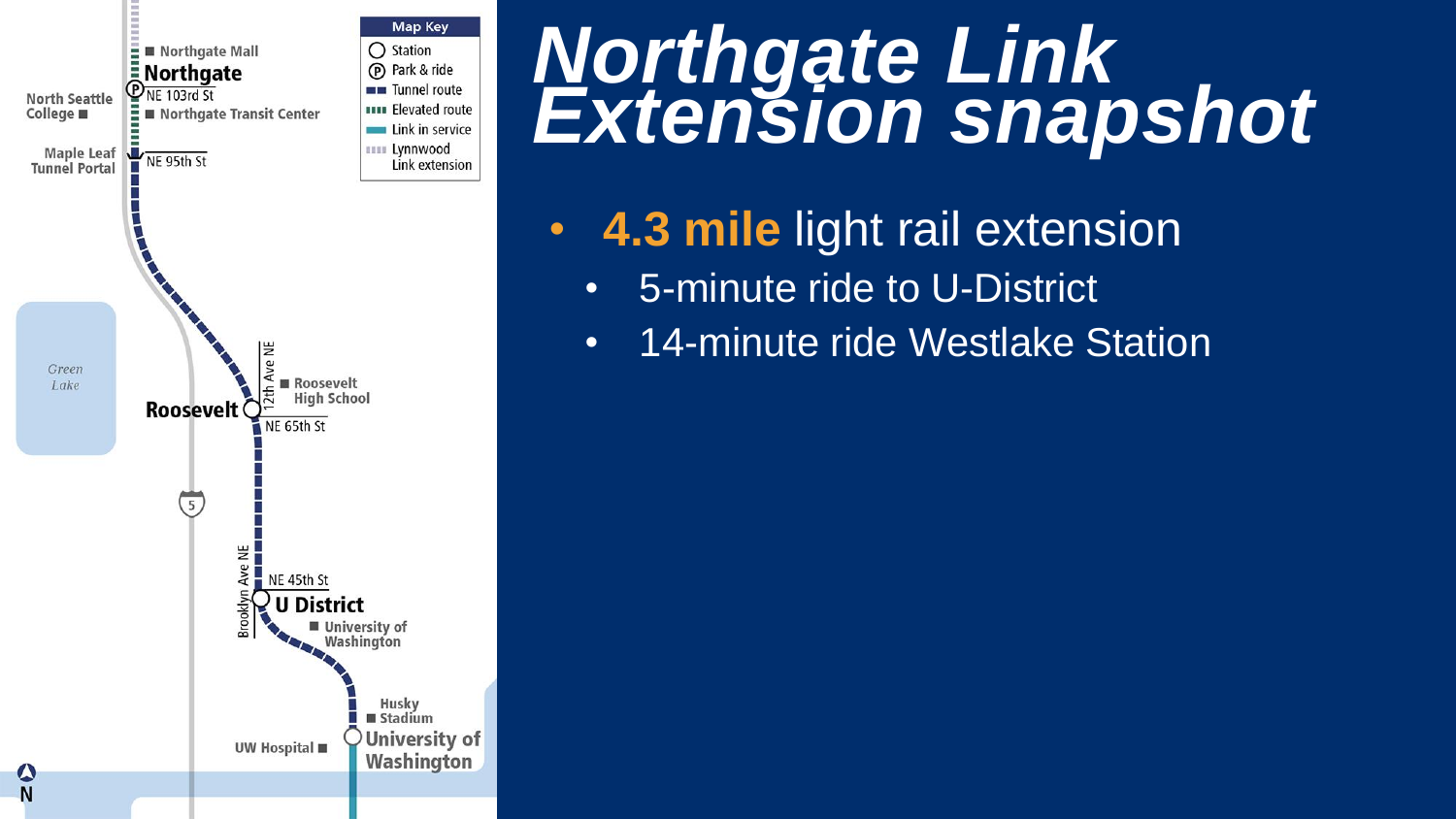## *New Link Service Offers Transit Integration Opportunities*

#### *Design Objectives*

- Provide connections to Link even before it reaches Snohomish County
- Provide multiple options for riders
- Improve reliability and efficiency by avoiding congestion
- Coordinate with other agencies to create one seamless network



communitytransit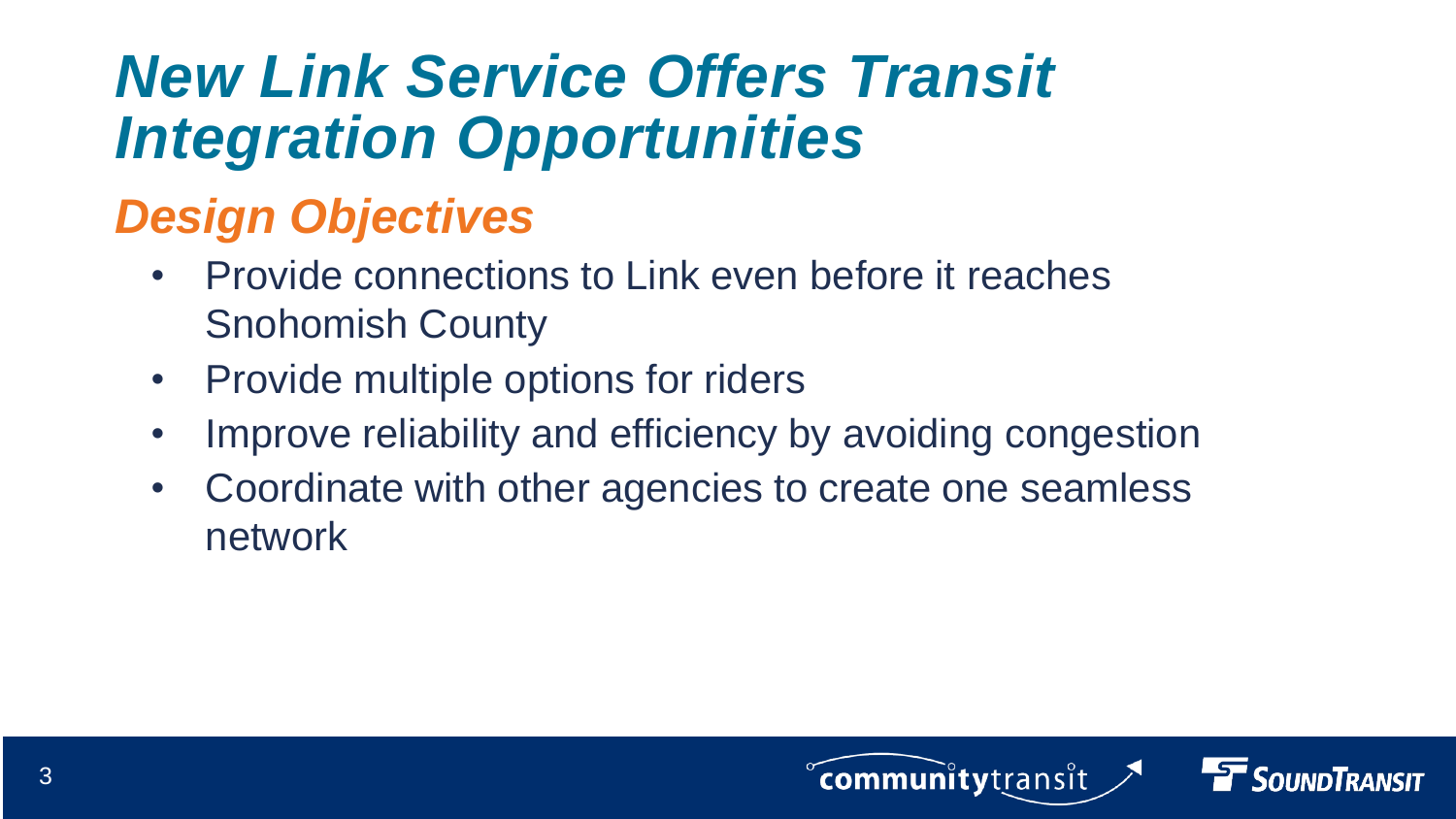## *Initial Concept Shared with Public in Nov 2019*

#### *Sound Transit*

- Redirect all 510-series routes from downtown Seattle to Northgate Station, transfer to Link
- More frequent service

#### *Community Transit*

- Redirect all 800-series routes from University of Washington to Northgate Station, transfer to Link
- More frequent service

4

• No change to 400-series

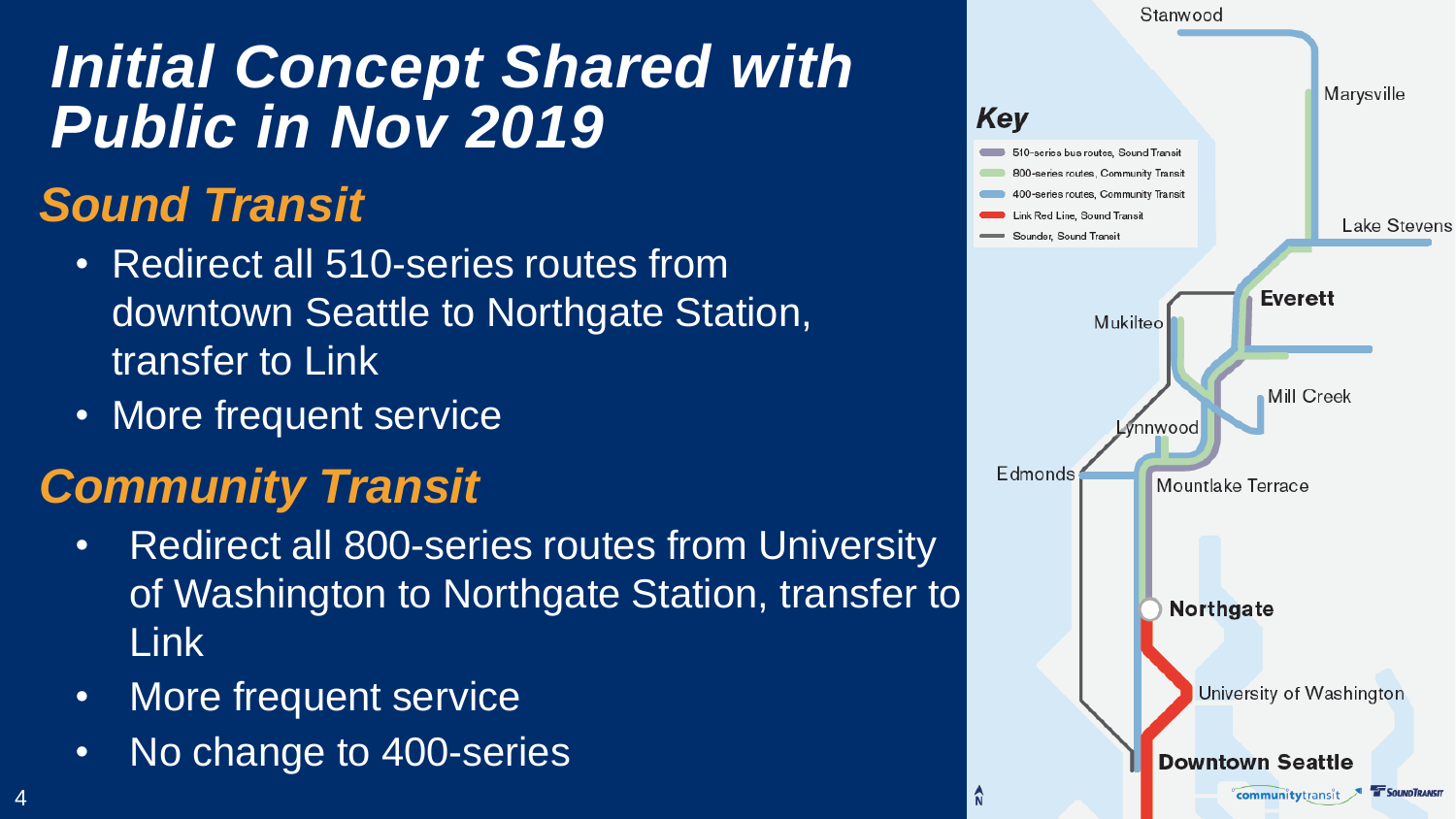## *What we heard: Downtown Seattle Riders*

**Would you be more likely to take a bus or transfer to light rail?**



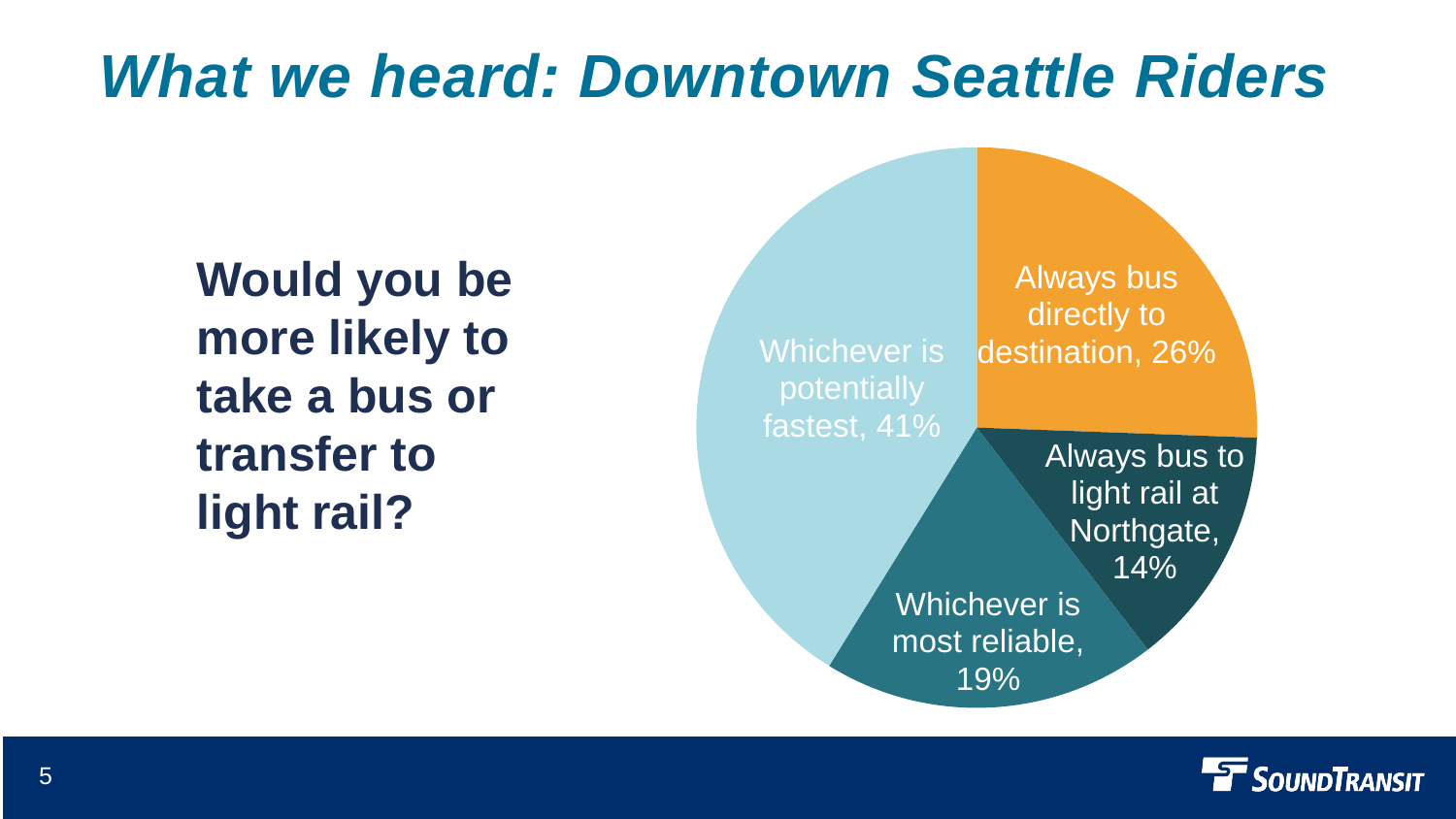## *What we heard: UW Riders*

**Would you be more likely to take a bus or transfer to light rail?**



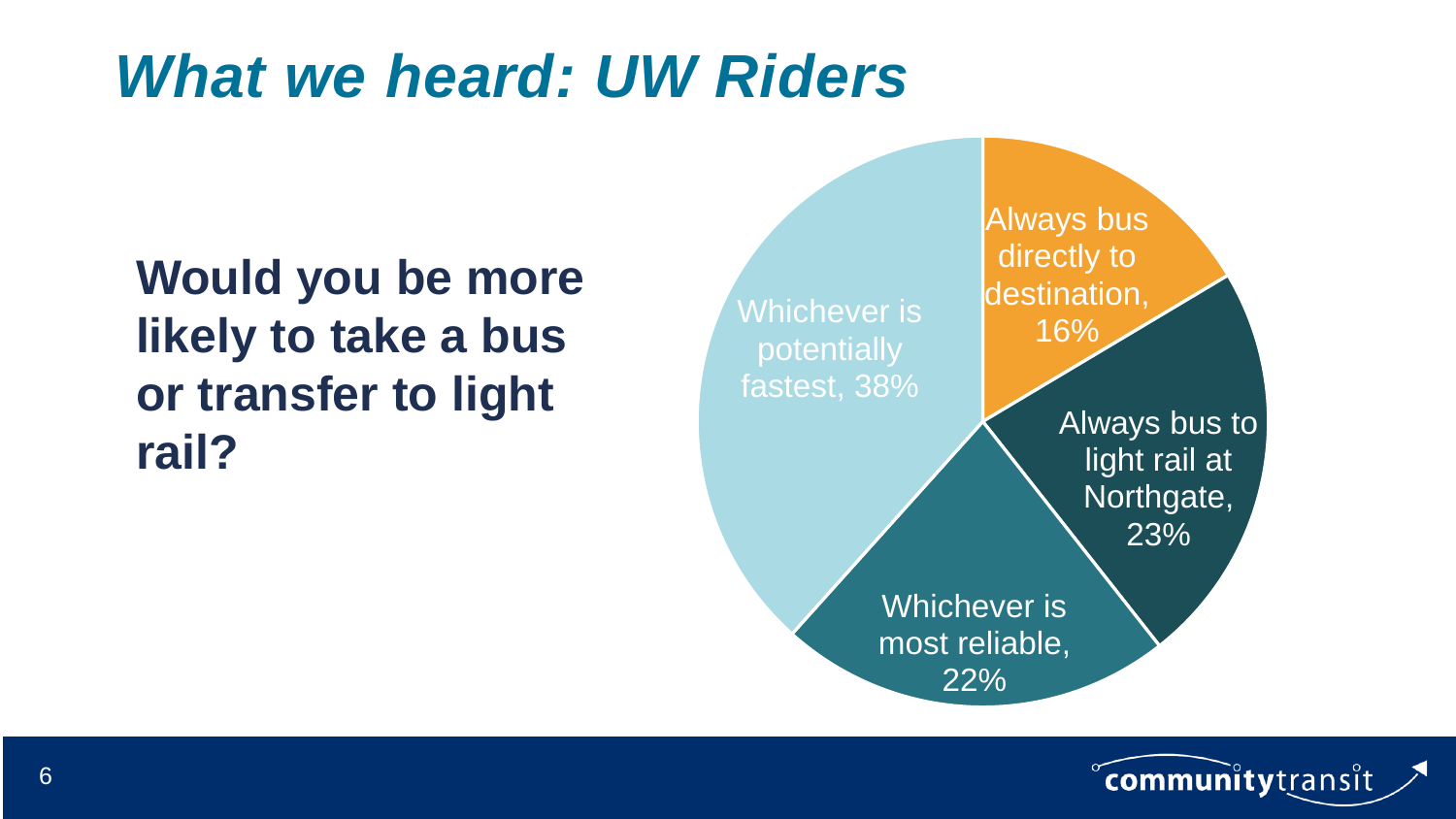## *What we heard: Overall Feedback Themes*

- Questions and concerns about transferring at Northgate Station
- Willingness to change commute, including a transfer to improve speed and reliability
- Public safety and access distances to light rail stations are important to riders
- Curiosity about potential access time from freeway to Northgate station

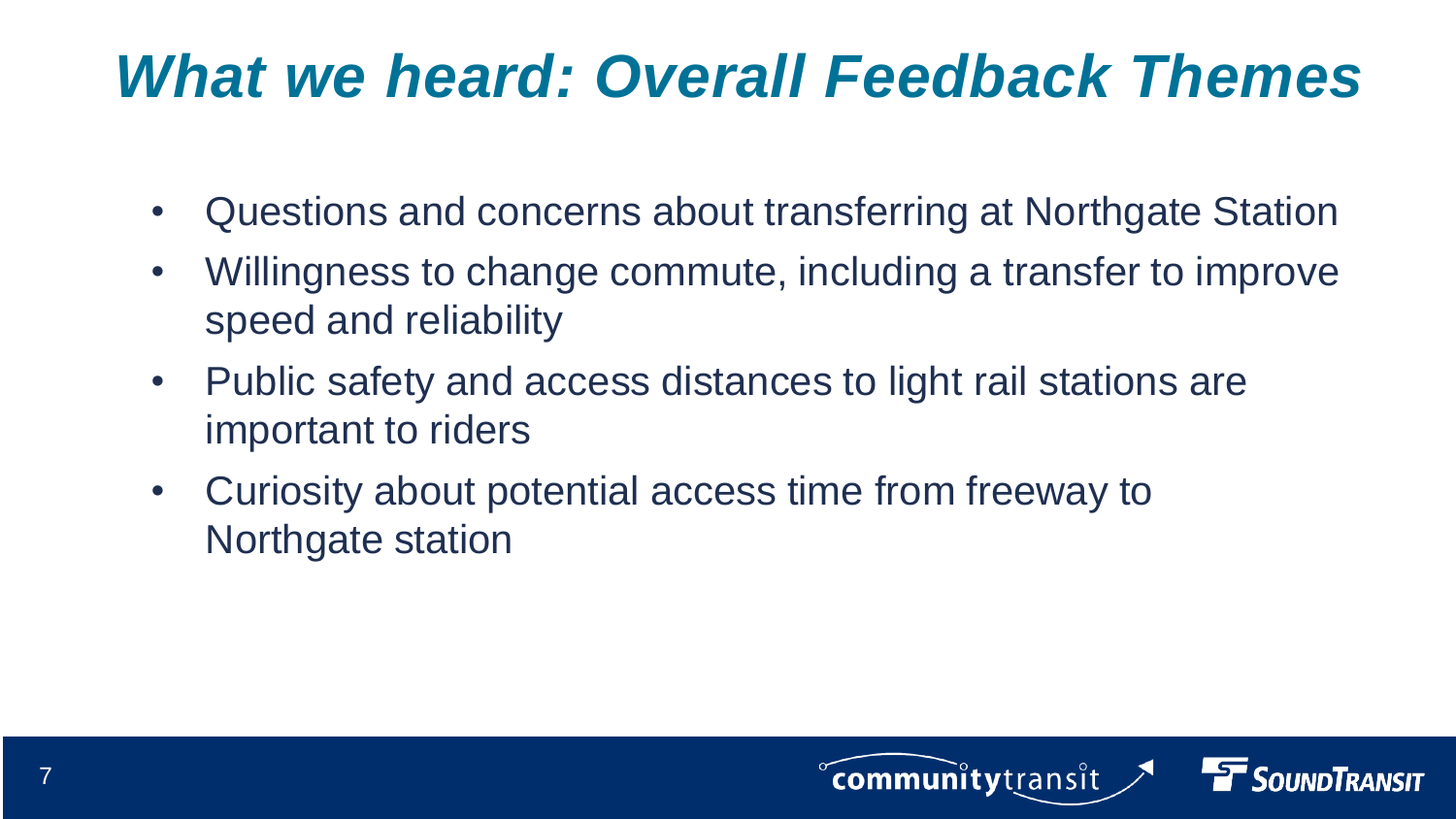## *How we are responding to public input*

#### *Refinements to service concept underway*

- Designing schedules to minimize waiting with transfers
- Focusing on making changes where they benefit riders the most
- Sharing more information about travel experience with riders

communitytransit

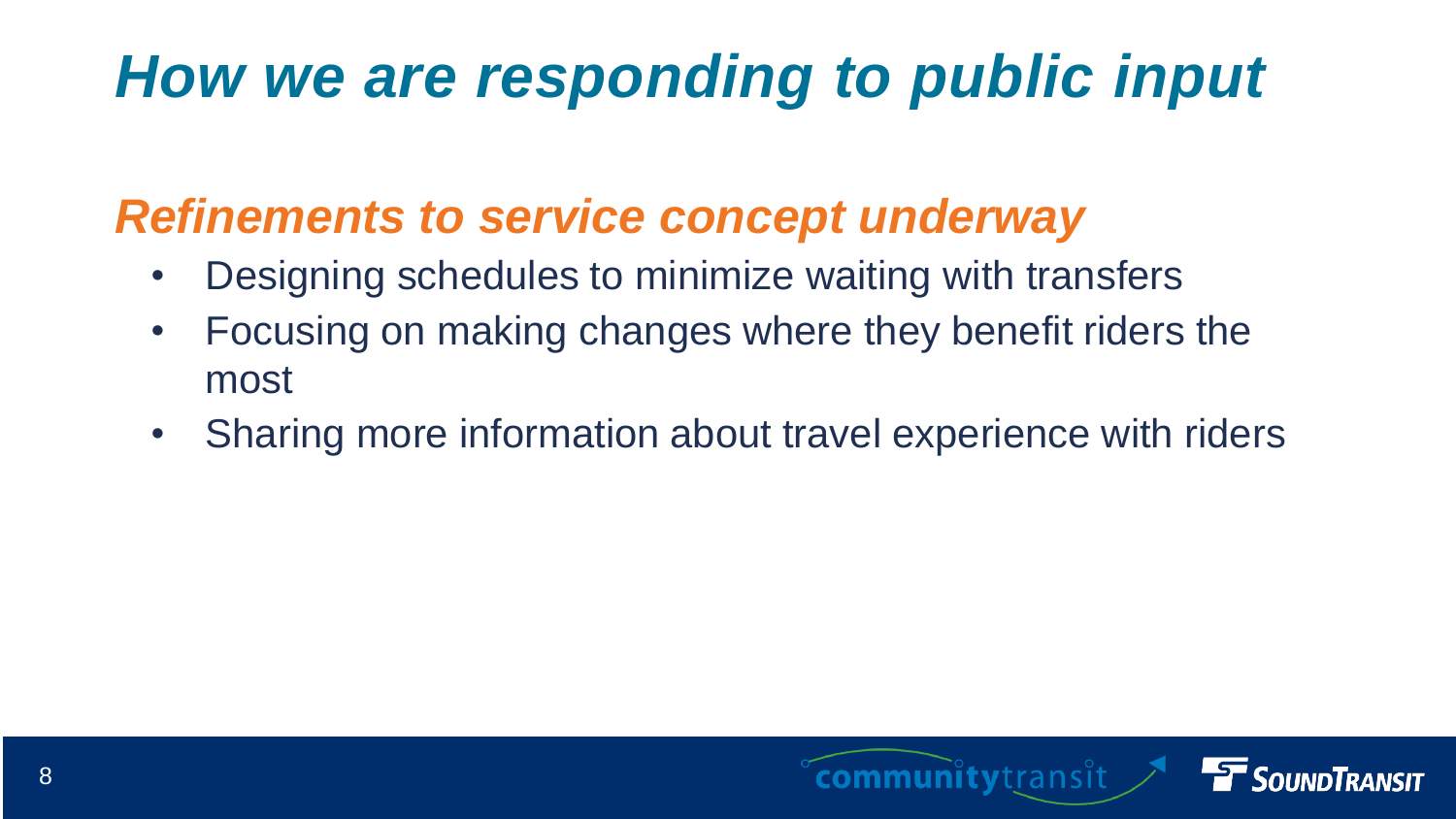## *What's next?*

Initial service concept shown to public Online Open House In-Person Outreach Online Survey

**Jan-Mar 2020** *Initial Outreach <b>6 <i>Concept Refinement Nov-Dec 2019 April-Sep 2020*

> Feedback incorporated into revised route design

More detailed schedule design

Show public refined plan Gather additional feedback Additional refinement Service Equity Analysis **Board Adoptions** 

*Finalization*

*PUBLIC INVOLVEMENT*

*2021* 咅 *START OF SERVICE*  $\overline{\bullet\hspace{1.5pt}\bullet\hspace{1.5pt}}$ 

*PUBLIC INVOLVEMENT*

*PUBLIC INVOLVEMENT*

9